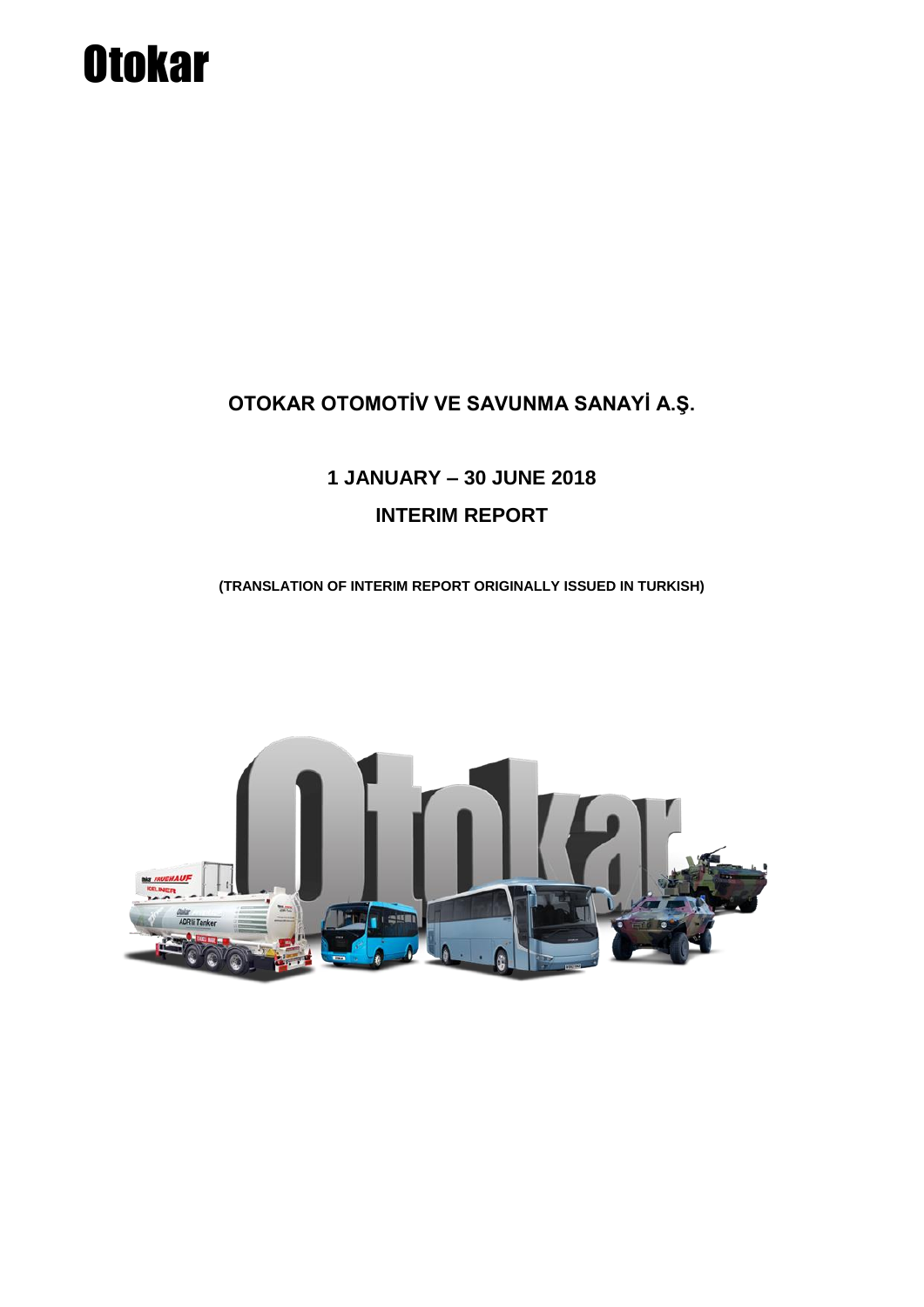## **OTOKAR OTOMOTİV VE SAVUNMA SANAYİ A.Ş.**

## **01.01.2018 – 30.06.2018 INTERIM PERIOD**

## **INTERIM REPORT**

The consolidated financial statements of our Company reflecting the first six months of 2018 activities and their results, prepared in accordance with the Turkish Accounting Standards/Turkish Financial Reporting Standards ("TAS/TFRS") introduced by the Public Oversight, Accounting and Auditing Standards Authority ("POA") of Turkey and their annexes and interpretations pursuant to the provisions of the Capital Markets Board ("CMB") Communiqué II-14.1 on the Principles of Financial Reporting in Capital Markets ("Communiqué"), are presented to our shareholders and the public.

The members of the Board of Directors appointed at the Ordinary General Assembly Meeting on 15.03.2018 and served the Board during the reporting period are shown below.

## **BOARD OF DIRECTORS :**

| <b>Name &amp; Lastname</b> | Title                     |
|----------------------------|---------------------------|
| Yıldırım Ali KOÇ           | Chairman                  |
| Halil İbrahim ÜNVER        | <b>Vice Chairman</b>      |
| <b>Osman Turgay DURAK</b>  | Member                    |
| Levent ÇAKIROĞLU           | Member                    |
| <b>Kudret ÖNEN</b>         | Member                    |
| Ahmet Serdar GÖRGÜÇ        | Member-General Manager    |
| <b>Ahmet Nezih OLCAY</b>   | <b>Independent Member</b> |
| Ali İhsan KAMANLI          | <b>Independent Member</b> |
| Kenan GÜVEN                | <b>Independent Member</b> |
|                            |                           |

Our Board of Directors started to serve on March 15, 2018 and would be serving until Ordinary General Assembly Meeting in order to audit 2018 accounts.

Provisions on the Members of the Board of Directors are outlined in Articles 11, 12 and 13 of the Company's Articles of Association and the Turkish Commercial Code provisions.

Following are the committees established under the provisions of the Corporate Governance Communiqué of the Capital Markets Board of Turkey and the information on the board members involved in these committees:

| <b>Committee</b>                 | <b>Chairman</b>          | <b>Member</b>      |
|----------------------------------|--------------------------|--------------------|
| <b>Audit Committee</b>           | <b>Ahmet Nezih OLCAY</b> | Ali İhsan KAMANLI  |
| <b>Risk Management Committee</b> | Kenan GÜVEN              | <b>Kudret ÖNEN</b> |
| <b>Corporate Governance</b>      | <b>Ahmet Nezih OLCAY</b> | Levent ÇAKIROĞLU   |
| Committee                        |                          | Hüseyin ODABAŞ     |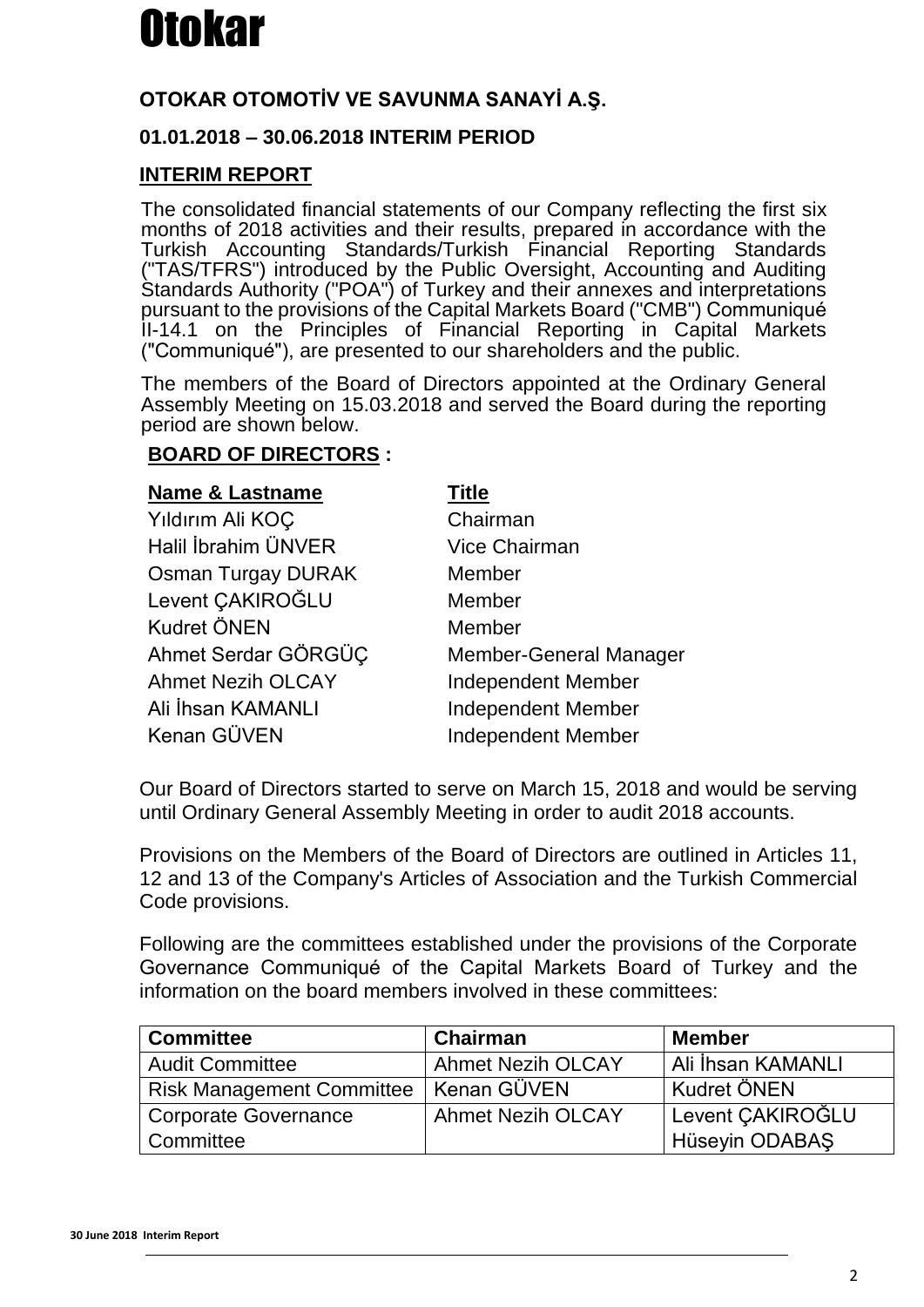## **Partnership and Capital Structure**

As of June 30, 2018, our Company's registered capital ceiling is TL 100 million, and the issued capital is TL 24 million.

Following is a list showing shareholders with more than 10% of the Company capital, their shares, and their ratio in our capital:

| <b>Shareholder Title</b> | <b>Share Amount (TL)</b> | Share % |  |
|--------------------------|--------------------------|---------|--|
| Koç Holding A.Ş.         | 10.722.750               | 44,68   |  |
| Ünver Holding A.S.       | 5.954.944                | 24,81   |  |
| Other                    | 7.322.306                | 30,51   |  |
| <b>Total</b>             | 24.000.000               | 100,00  |  |

The parent company Koç Holding A.Ş. is controlled by Koç Family and the companies owned by Koç Family. Shareholder, Ünver Holding A.Ş., is controlled by Ünver Family. The balance representing 30.51% of our capital consists of shares with a nominal value of TL 7.322.306, other shareholders and publicly held shares.

Information related to subsidiary of the Company subject to consolidation is as follows:

| Legal name    | Nature of<br>operation | <b>Country</b> | <b>Capital</b>    | Ownership(%) |
|---------------|------------------------|----------------|-------------------|--------------|
| Otokar Europe | Sales and              | France         | Euro 100 thousand | 100.00       |
| SAS           | Marketing              |                | (239 thousand TL) |              |

Also, the Company completed establishment procedures of "Otokar Land Systems LLC," established in the United Arab Emirates with a capital of AED 50.000 (TL 41.398) in line with the resolutions adopted by the Board of Directors on April 13, 2016, to organize export activities and increase sales abroad, especially in these regions. Otokar Land Systems LLC is followed under the section "Financial investments" in the financial statements as it did not start its financial activities.

## **Amendments to the Articles of Association:**

No amendments were made on the Articles of Association during the Ordinary General Assembly which took place on March 15,2018.

## **Dividends Distributed in the Last Three Years and their Ratios:**

Otokar distributed cash dividends through its issued capital based on the following ratios:

| Period | <u>%</u> |
|--------|----------|
| 2015   | 300,00   |
| 2016   | 250,00   |
| 2017   | 291,67   |

The Company made cash payments regarding all the 2017 accounting period dividends to its shareholders on March 22, 2018.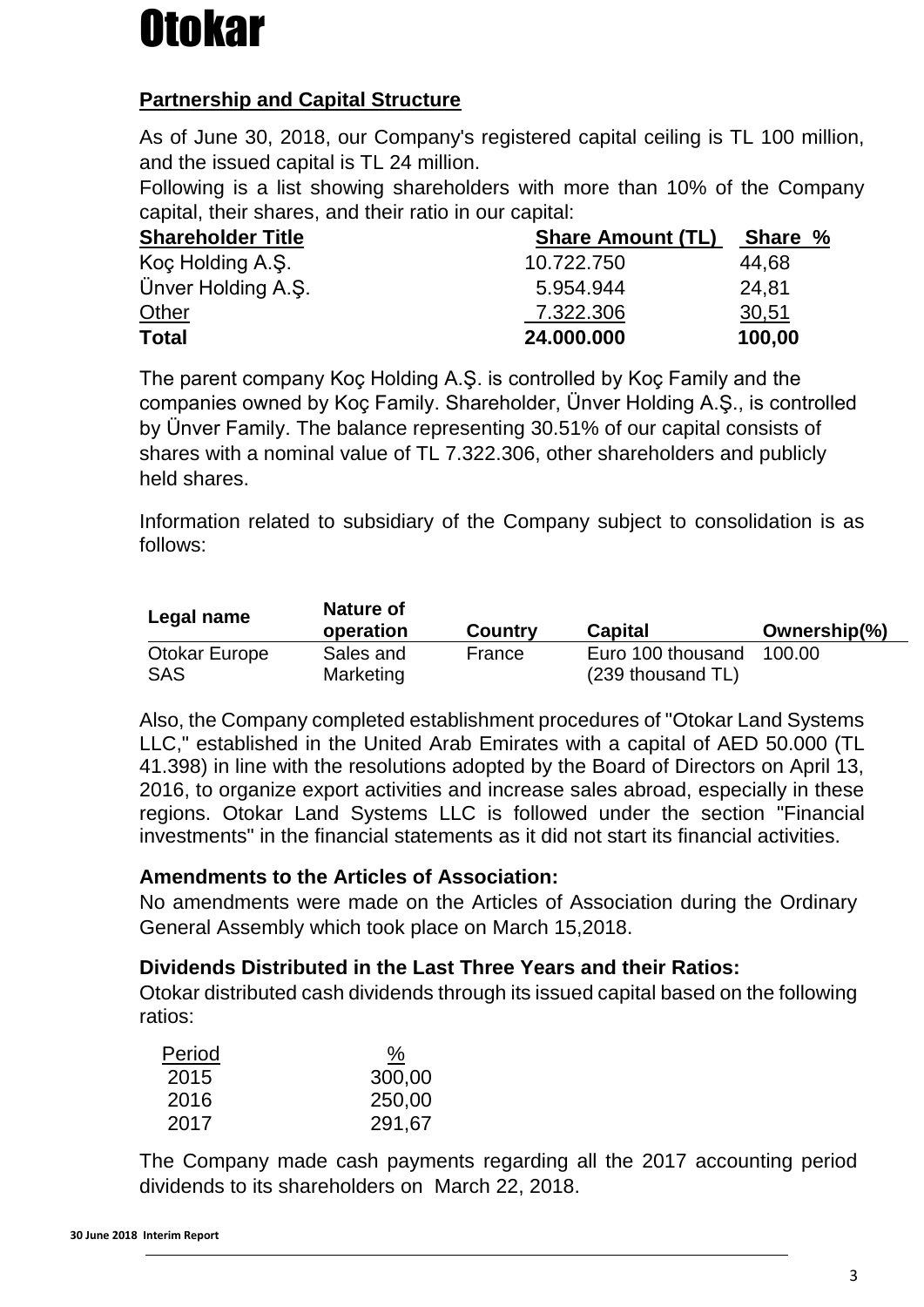Our shareholders can access the Company's corporate and financial data under the section "Investor Relations" on the website [www.otokar.com](http://www.otokar.com/)

## **AUTOMOTIVE INDUSTRY AND OTOKAR**

Otokar operates in the automotive industry's commercial vehicles segment. Its product range consists of minibuses, midibuses and bus-like vehicles that are preferred for public transportation services and shuttle transportation for the commercial market. On the other hand, it comprises various types of 4x4 land vehicles, tactical wheeled/tracked military vehicles, and tanks and their variants for the defense industry services. In addition, the Company manufactures trailers and semi-trailers under the brand Otokar-Fruehauf for the transportation and logistics industry whereas it produces light trucks under the brand Atlas.

Considering the recession and low growing potential expectation in the trailer market, the company is relied on the products that have higher added value in terms of prodcution activities.

Within the scope of the "Modern Tank Production Project using National Sources" signed on July 29, 2008 between Otokar and the Undersecretariat for Defense Industries, it is reported to our company by Undersecreteriat for Defence Industries (SSM) on April 25, 2018, that the Serial Production of Altay Project offer has been evaluated in all aspects. In accordance with the decision of Defence Industry Executive Committee (SSIK), the agreement for the Serial Production of Altay Project is found appropriate to be fulfilled by other bidder.

## **MARKET – SALES - PRODUCTION**

We can summarize the industry-specific developments in the first six months of 2018 in line with the OSD (Automotive Manufacturers Association) data as follows:

• Total vehicle production recorded year on year decrease by 3% to 843.193 units in the January-June 2018 period, while the automobile production decrease by 7% to 557.269 units. The transportation vehicle market in the first six months of 2018 decrease by 11% with 366.487 units, while automobile market decrease by 10% with 275.870 units compared to first six months of 2017.

In the first six months of 2018, vehicle segment-based production showed the following developments year on year;

 Light Commercial Vehicles Segment; 3% increase in minibus 38% increase in midi-bus 6% increase in pickup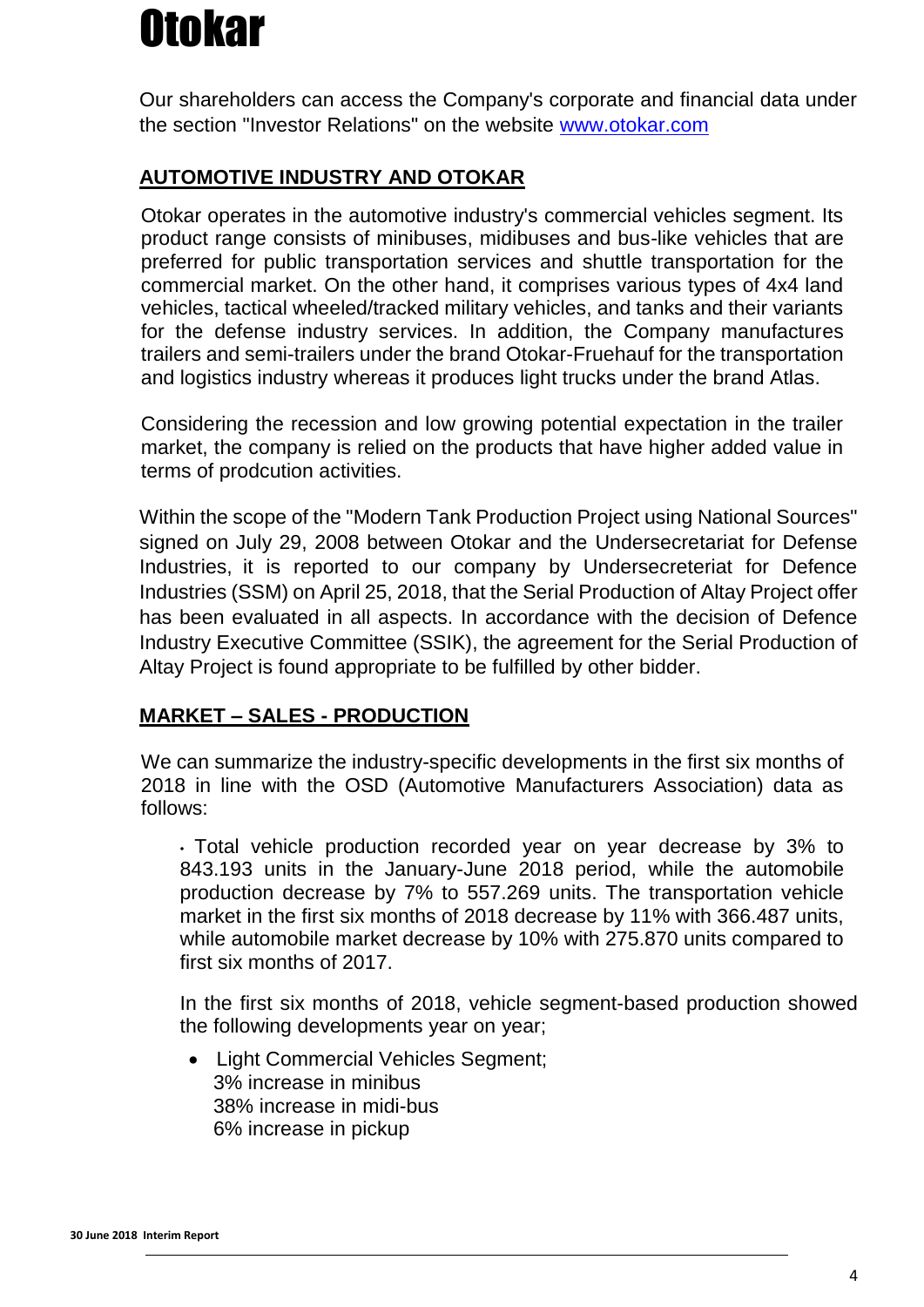

- Heavy Commercial Vehicles Segment; 5% decrease in bus 56% increase in large size truck 4% decrease in minor size truck production fared at the previous year.
- The imported light commercial vehicle sales recorded 20% year-onyear decrease in the six months of 2018, while the domestic light commercial vehicle sales decreased by 17%.

The imports had 48% market share in this period.

#### **PRODUCTION AND SALES**

Our Company's production and sales figures by product type are presented below in comparison to the figures of the previous year:

|                         | 2018 1H                  |              | 2017 1H           |              | <b>Change (Units)</b> |              | Change %          |              |
|-------------------------|--------------------------|--------------|-------------------|--------------|-----------------------|--------------|-------------------|--------------|
|                         | <b>Production</b>        | <b>Sales</b> | <b>Production</b> | <b>Sales</b> | <b>Production</b>     | <b>Sales</b> | <b>Production</b> | <b>Sales</b> |
| <b>Small Bus</b>        | 736                      | 720          | 429               | 629          | 307                   | 91           | 72                | 14           |
| <b>Bus</b>              | 155                      | 142          | 235               | 235          | (80)                  | (93)         | (34)              | (40)         |
| 4x4 Off-road Vehicles   | $\overline{\phantom{a}}$ | 2            | 23                | 23           | (23)                  | (21)         | (100)             | (91)         |
| <b>Armored Vehicles</b> | 13                       | 19           | 283               | 292          | (270)                 | (273)        | (95)              | (93)         |
| <b>Trailer</b>          | 135                      | 158          | 182               | 158          | (47)                  |              | (26)              | -            |
| <b>Truck</b>            | 169                      | 155          | 119               | 129          | 50                    | 26           | 42                | 20           |
| <b>TOTAL</b>            | 1208                     | 1196         | 1271              | 1466         | (63)                  | (270)        | (5)               | (18)         |

According to our consolidated financial statements prepared in line with the relevant legislation, Our Company's first six month of 2018 revenue decreased by 49% compared to same period of last year.

The distribution of our revenues in terms of domestic and international sales, and in comparison to the previous year, is as follows:

|                       | 2018                            | 2017                            |          |
|-----------------------|---------------------------------|---------------------------------|----------|
|                       | (January-June)<br>(Thousand TL) | (January-June)<br>(Thousand TL) | Change % |
| <b>Domestic Sales</b> | 331.870                         | 759.511                         | (56)     |
| <b>Export Sales</b>   | 156.289                         | 201.717                         | (23)     |
| <b>TOTAL</b>          | 488.159                         | 961.228                         | (49)     |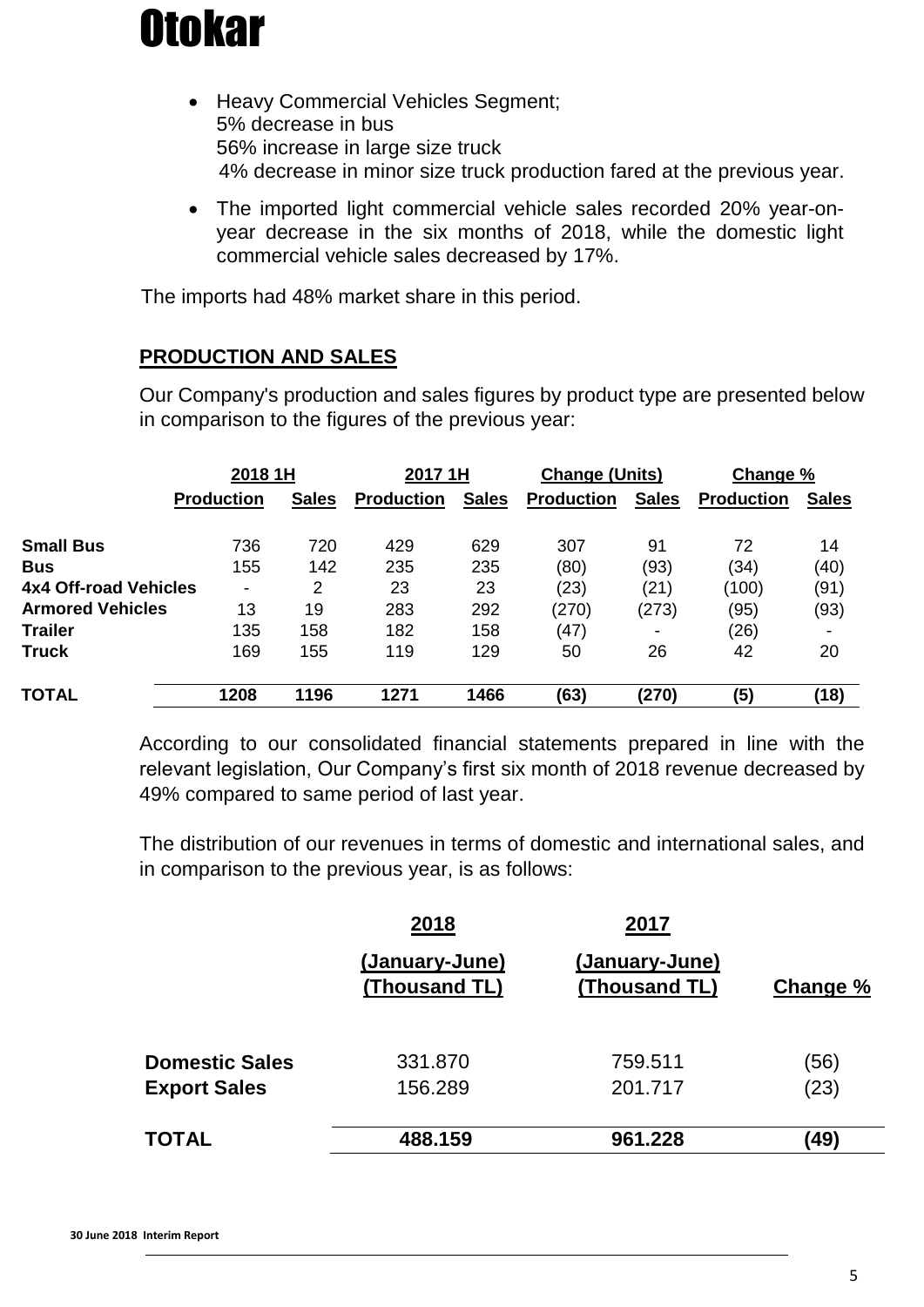Our export total sales amounted to USD 37.978 in first six months of 2018 (USD 55.865 in first six months of 2017) accounting for 32% of the total turnover. (2017: 21%)

In the first six months of 2018, our capacity utilization was 19%. (2017: 19%)

Otokar owes its growth to the products of its own design and intellectual property rights, developed through engineering and research development capabilities. Defining its strategies as growing in the defense industry, increasing the share of exports in its turnover expanding on the backdrop of new models, Otokar carries on activities to reach these targets.

## **INVESTMENTS**

The "Otokar R&D Center" investments that started several years ago following a major decision to accelerate research and development with the aim of attaining the rapid growth targeted in vehicles with owned intellectual property rights continued in 2018.

Our Company's total investments amounted to USD 3 million in the first six months of 2018.

## **ADMINISTRATIVE ACTIVITIES**

The names and positions of the Senior Executives of our Company in 2018 are listed below:

| <b>Name &amp; Lastname</b> | <b>Title</b>                                                        |
|----------------------------|---------------------------------------------------------------------|
| Ahmet Serdar GÖRGÜC        | <b>General Manager</b>                                              |
| Hüseyin ODABAŞ             | <b>Assistant General Manager-Finance</b>                            |
| Ali Rıza ALPTEKİN          | Assistant General Manager- Commercial Vehicles                      |
| Murat ULUTAŞ               | <b>Assistant General Manager-Engineering</b>                        |
| Hasan Basri AKGÜL          | Assistant General Manager-Sales and Marketing                       |
| Uğur Sedef VEHBİ           | Assistant General Manager- Military Vehicles Marketing<br>and Sales |

As of 30 June 2018 our Company has 2.078 employees in total (June 30, 2017: 2.219).

648 are administrative and office employees, and 1.430 are field employees. (June 30, 2017: 705 office employees, 1.514 field employees).

No incidents of disputes or labor movements were observed during the year.

Our Company is subject to the Collective Labor Agreement signed between the Turkish Metal Workers Union and MESS (Turkish Employers' Association of Metal Industries) on January 30, 2018, and which came into force as of September 1, 2017.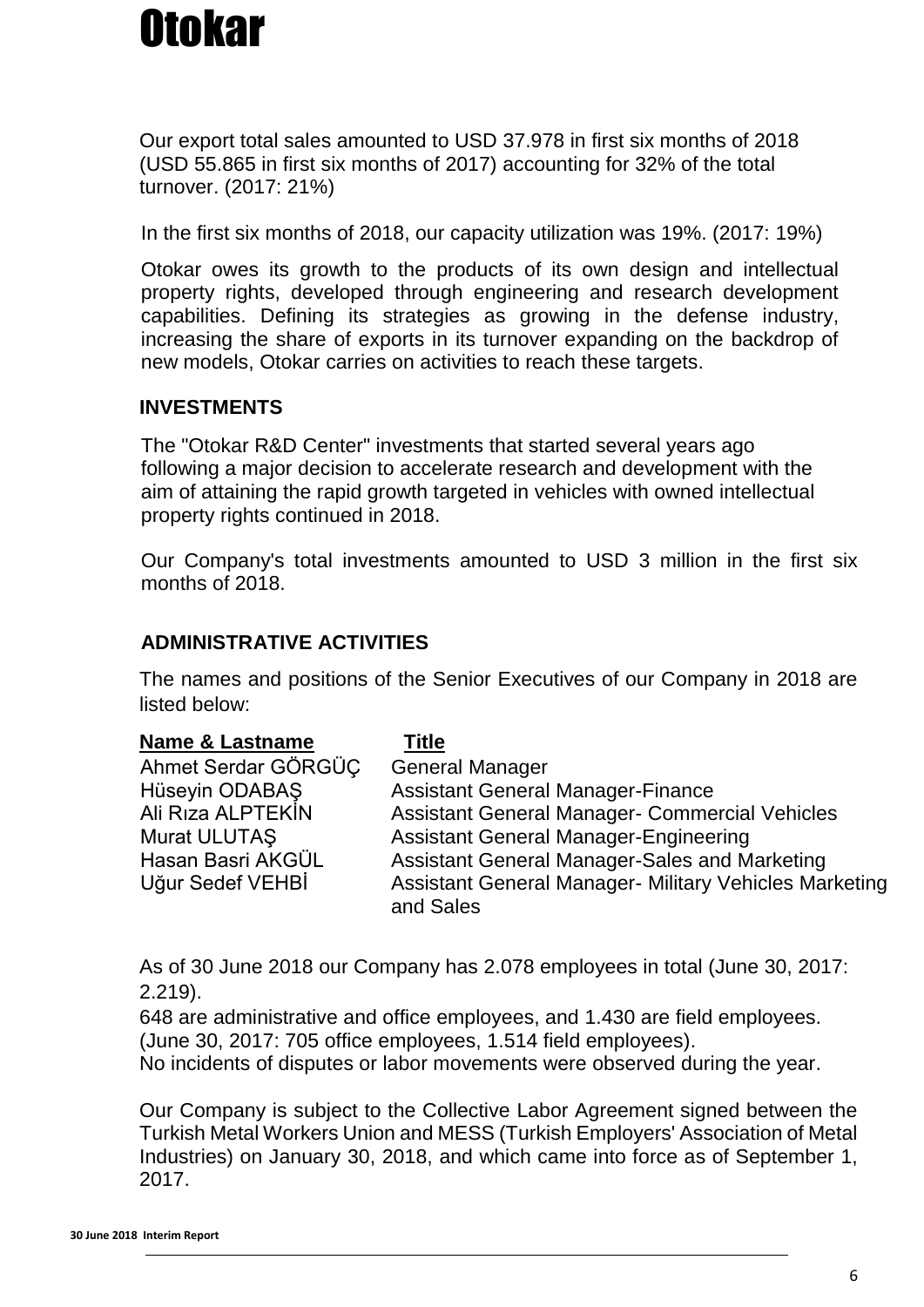Our Company has agreed to comply with the Principles of Corporate Governance issued by the Capital Markets Board, and to undertake the necessary amendments in line with changing conditions. Otokar has been rated by SAHA Kurumsal Yönetim ve Kredi Derecelendirme Hizmetleri A.Ş. in accordance with CMB's (Capital Markets Board) Communiqué on "The Principles Regarding Rating Activity in Capital Markets and Rating Agencies", and pertaining to rating the compliance of corporations listed on the BIST (previously the ISE - Istanbul Stock Exchange), with the Principles of Corporate Governance. The "Corporate Governance Rating Report" can be found at [www.otokar.com](http://www.otokar.com/)

Our Company's Corporate Governance Rating rose from 93.32 (9.33) in 2017 to 93.51 (9.35) in 2018.

Aiming at continually improving the value added to the society and contributing more to building a better future, the Company's activities in social, economic and ethical dimensions have been detailed in the 2017 Otokar Sustainability Report, which can be accessed on the corporate website [www.otokar.com](http://www.otokar.com/)

## **FINANCIAL RESULTS**

Our Company presents to the public its 2018 first six months consolidated financial statements, which have been prepared in accordance with the Turkish Accounting Standards/Turkish Financial Reporting Standards that were implemented by the Public Oversight Accounting and Auditing Standards Authority (POA) pursuant to Capital Markets Board's (CMB) "Communiqué on the Principles of Financial Reporting in Capital Markets", numbered II-14.1. Appendices and comments related to these standards were also considered in preparing consolidated condensed financial statements.

The financial tables, notes, and ratios showing the results of our activities in the first six months of 2018 are also presented for your information.

The consolidated revenues of our company as of June 30, 2018 totaled TL 488.159 thousand while we posted TL 102.188 thousand in gross profit.

Pursuant to CMB regulations and according to consolidated financial statements prepared in accordance with Turkish Financial Reporting Standards, the Company has posted a loss of TL 86.020 thousand before tax, and a net loss of TL 78.719 thousand in the first six months of 2018.